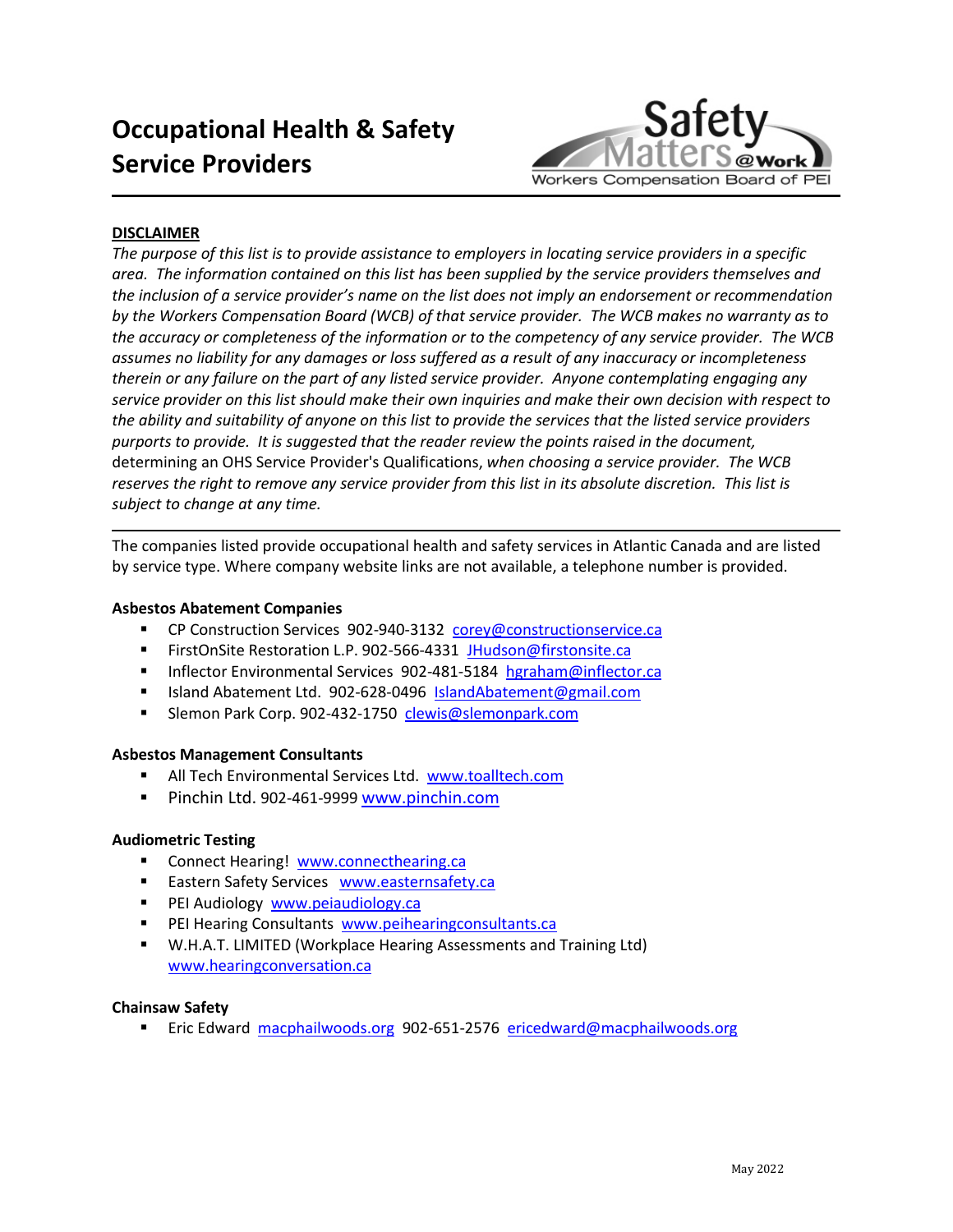# **Confined Space Consultants**

- All Tech Environmental Services Ltd. [www.toalltech.com](http://www.alltechenvironmental.com/)
- **Bernard MacPhee Health and Safety Services 902-314-9339 www.bmhass.com** [berniemacphee1@gmail.com](mailto:berniemacphee1@gmail.com)
- Creative Safety Solutions 902-812-1287 [www.creatives2.com](http://www.creatives2/)
- **Eastern Safety Services [www.easternsafety.ca](http://www.easternsafety.ca/)**
- UVI Commercial Driving School [www.jvidrivertraining.com](http://www.jvidrivertraining.com/)
- **PEI Fire Fighters Association 902-393-2619 www.peiffa.com**
- Survival Systems [www.survivalsystemsgroup.com](http://www.survivalsystemsgroup.com/)
- TNT Training 902-940-6006 [terry@safetypei.ca](mailto:terry@safetypei.ca)

#### **Compressed Breathing Air Analysis Contractors**

- RPC [www.rpc.ca](http://www.rpc.ca/)
- **Pinchin Ltd. 902-461-9999 [www.pinchin.com](http://www.pinchin.com/)**

#### **Counsellors for Traumatic Stress**

- Caroline LeBlanc Registered Psychologist Inc. 902-393-3829 [https://sereneviewranch.com](https://sereneviewranch.com/)
- Debbie Acorn D A Counselling Services 902-969-0051
- **Dianna Birt 902-394-5826**
- Elm Grove Centre 902-806-2257 [www.elmgrovemhs.com](http://www.elmgrovemhs.com/)
- Jamie MacSwain 902-940-9577
- Kathleen Gauthier 902-892-2441
- Ken Pierce 902-629-5474 [www.kenpiercepsychologist.com](http://www.kenpiercepsychologist.com/)
- Verna Ryan 902-368-6197
- Viola Evans-Murley 902-393-1944

#### **Crane Inspection**

- Anchor Integrity 902-889-7548 [liam@anchorintegrity.ca](file://APPSRVR3/Shared_Data/OHS/Administration/liam@anchorintegrity.ca)
- **Atlantic Enterprise Ltd. [www.atlanticenterprise.ca](http://www.atlanticenterprise.ca/)**
- Dover Crane & Lifts 902-468-6006
- **Motion Design Associates Ltd. 506-458-9017**
- Technico A Plus RTD 506-633-1300

# **Critical Stress Consultants**

- Canadian Mental Health Association<https://pei.cmha.ca/>
- **Family Services PEI [www.familyservice.pe.ca](http://www.familyservice.pe.ca/)**
- Caroline LeBlanc Registered Psychologist Inc. 902-393-3829 [https://sereneviewranch.com](https://sereneviewranch.com/)
- Ken Pierce 902-629-5474 [www.kenpiercepsychologist.com](http://www.kenpiercepsychologist.com/)

#### **Ergonomic Consultants**

- Balance Employee Wellness Consulting 902-786-3746 [www.balanceconsulting.ca](http://www.balanceconsulting.ca/)  [info@balanceconsulting.ca](mailto:info@balanceconsulting.ca)
- Edith Rodgers, Physiotherapist 902-566-2700 [www.charlottetownphysio.ca](http://www.charlottetownphysio.ca/)
- Karen Thomson RN BN 902-213-3125 katee56@gmail.com
- **Marie Brine, Occupational Therapist 902-393-5151**
- Suzanne Elizabeth Pettit, Certified Ergonomist 902- 436-5509
- Valerie Handren, Physiotherapist [www.cbi.ca](http://www.cbi.ca/)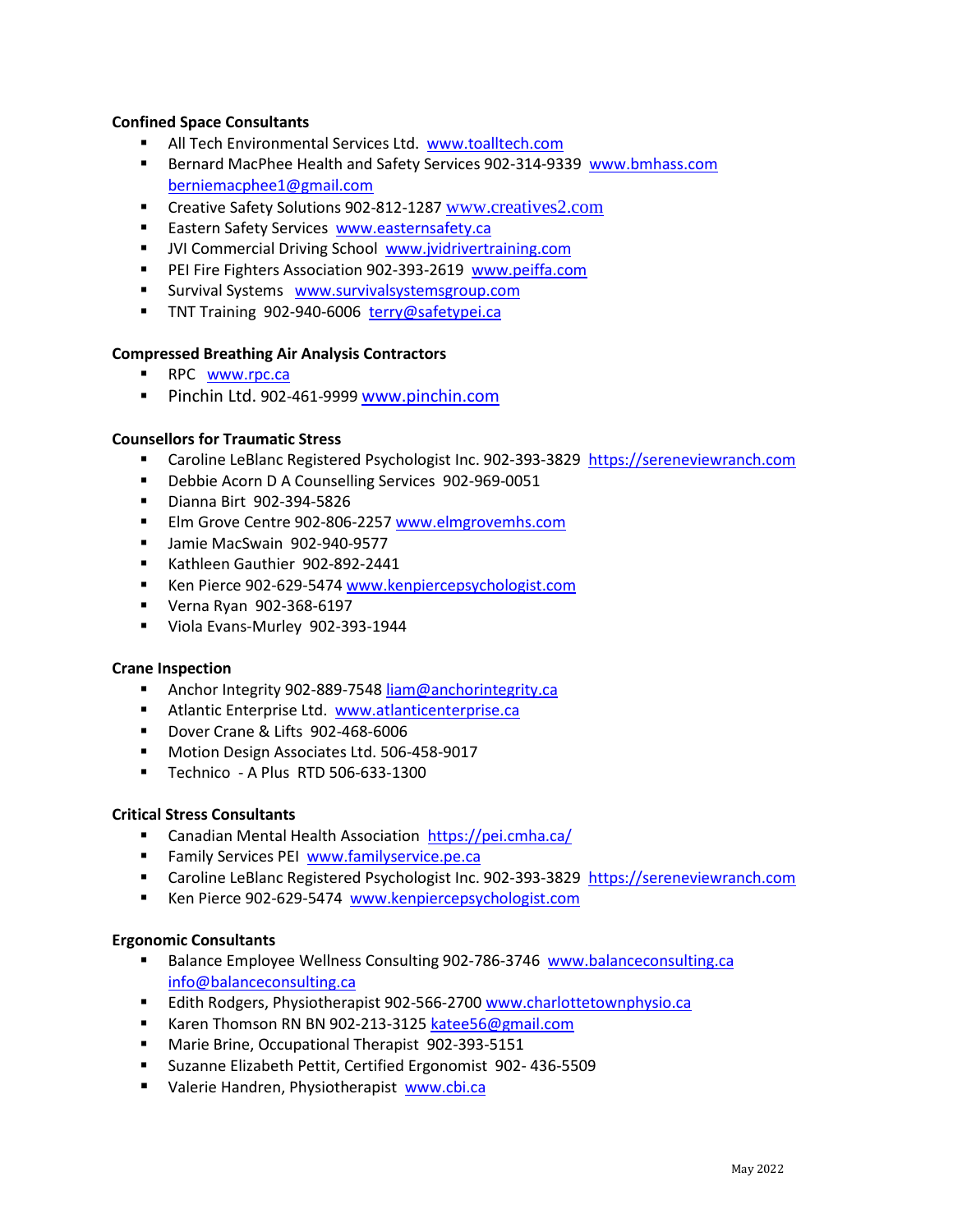## **Fall Protection Trainers**

- All-Tech Environmental 902-569-0172 [www.toalltech.com](http://www.toalltech.com/)
- Association of Safety and Health Consultants and Trainers [www.ashcat.com](http://www.ashcat.com/)
- **Bernard MacPhee Health and Safety Services 902-314-9339 www.bmhass.com** [berniemacphee1@gmail.com](mailto:berniemacphee1@gmail.com)
- Certified Safety Solutions 902-978-0997 [matt@certifiedsafety.ca](mailto:matt@certifiedsafety.ca)
- **EXECONSTRUCTION Association of PE[I www.capei.ca](http://www.capei.ca/)**
- Creative Safety Solutions 902-812-1287 [www.creatives2.com](http://www.creatives2/)
- **PEI Fire Fighters Association 902-393-2619**
- Gemba Safety Solutions 226-920-8381 [lee.lawrence@gembasafety.com](mailto:lee.lawrence@gembasafety.com)
- **High Angle Rescue / Specialty Fall Protection Training Remote Access Technology Inc. (RAT)** [www.rat.ca](http://www.rat.ca/)
- **Infuse Online Training System [www.infusetraining.com](http://www.infusetraining.com/)**
- **JVI Commercial Driving School [www.jvidrivertraining.com](http://www.jvidrivertraining.com/)**
- New Brunswick Construction Assn. [www.nbcsa.ca](http://www.nbcsa.ca/)
- Nova Scotia Safety Services [www.safetyservicesns.ca](http://www.safetyservicesns.ca/)
- Nova Scotia Construction Safety Assn. [www.nscsa.org](http://www.nscsa.org/)
- **Ryteck Construction Solutions [www.ryteck.ca](http://www.ryteck.ca/)**
- TNT Training 902-940-6006 [terry@safetypei.ca](mailto:terry@safetypei.ca)
- Total Fall Protectio[n www.tfp.ca](http://www.tfp.ca/)

#### **First Aid / CPR**

- AR's First-Aid (Donna Arsenault Rogers-Bilingual) 902-303-3724 [donnalou2@hotmail.com](mailto:donnalou2@hotmail.com)
- Canadian Red Cross [www.redcross.ca](http://www.redcross.ca/)
	- Red Cross Training Partners on PEI
		- o Atlantic Fitness Eas[t www.fitnesseast.ca](http://www.fitnesseast.ca/)
		- o Baker's Safety Instruction 902-628-6362 [bakers.safetyinstruction@gmail.com](mailto:bakers.safetyinstruction@gmail.com)
		- o Boditude 902-620-1278
		- o Credit Union Place 902-432-1280
		- o C & M Inc. 902-856-0108
		- o F.A.S.T. Rescue Inc. 866-706-7283 [www.fast-rescue.com](http://www.fast-rescue.com/)
		- o Safety First Training Service[s www.sfts.ca](http://www.sfts.ca/)
- **F** CPR First Aid & Safety Services [www.cprfass.com](http://www.cprfass.com/)
- Creative Safety Solutions 902-812-1287 [www.creatives2.com](http://www.creatives2/)
- **EMP Canada Services Limited 888-890-9698 [www.hsi.com](http://www.hsi.com/)**
- Heart and Stroke Foundation of Canada [www.resuscitation.heartandstroke.ca](http://www.resuscitation.heartandstroke.ca/)
- **Heartzap Services [www.heartzap.ca](http://www.heartzap.ca/)**
- Island First Aid [www.islandfirstaid.ca](http://www.islandfirstaid.ca/)
- **E** Lifesaving Society 902-368-7757 [www.lifesavingsocietypei.ca](http://www.lifesavingsocietypei.ca/)
- Mitchell's First Aid Services of PEI 902-854-2909
- Paula Morrison [paulamorrison40@hotmail.com](mailto:paulamorrison40@hotmail.com)
- Rescue 7 [www.rescue7.net](http://www.rescue7.net/)
- Smart CPR and First Aid 902-218-0847 www.smartcprfirstaid.com
- St. John Ambulance [www.sja.ca/ns](http://www.sja.ca/ns)
- **Workplace Medical Corp. First Aid Training [www.workplacemedical.com](http://www.workplacemedical.com/)**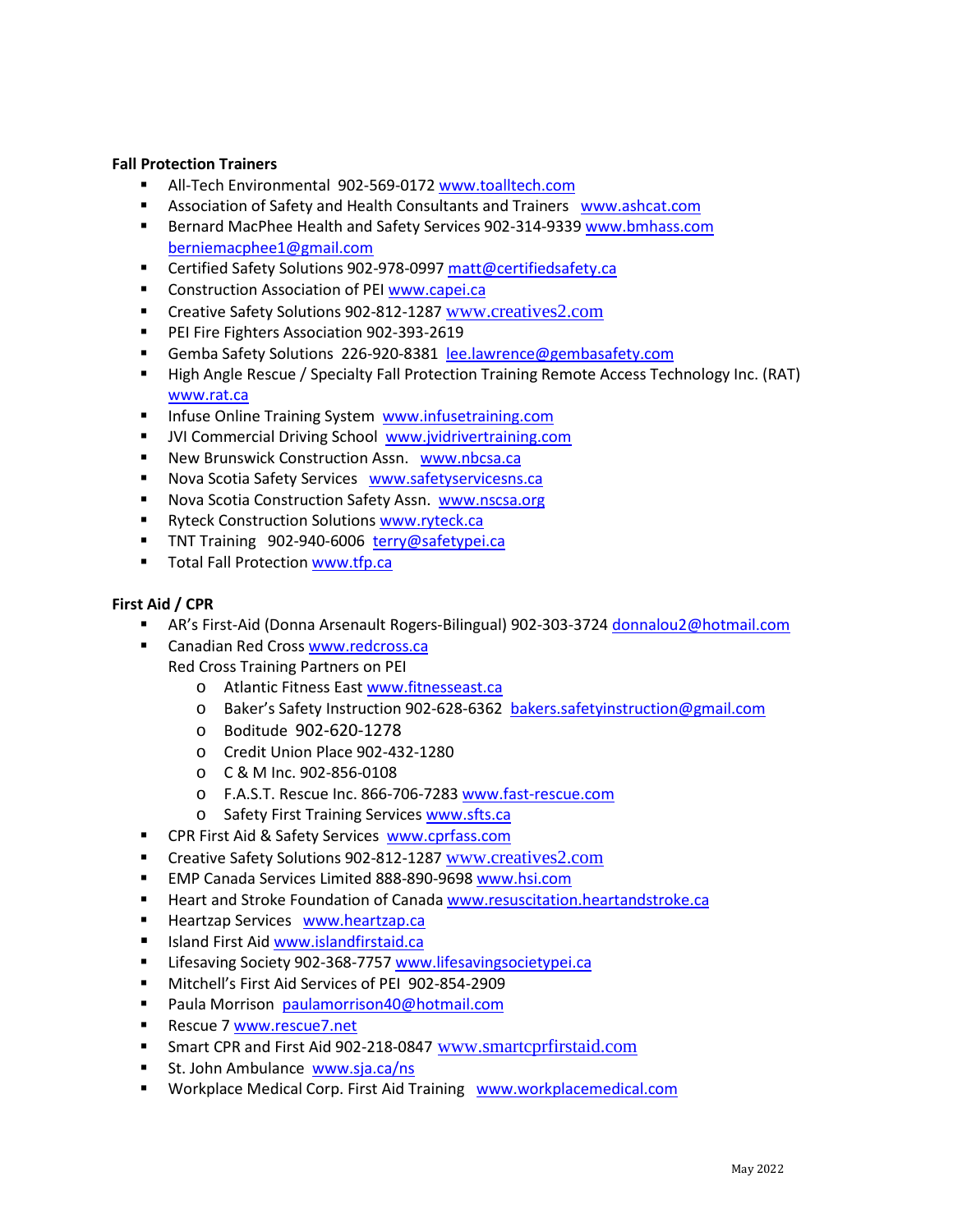## **Forklift Trainers**

- All Lift Truck Training [www.alllifttrucktraining.ca](http://www.alllifttrucktraining.ca/)
- Association of Safety and Health Consultants and Trainers [www.ashcat.com](http://www.ashcat.com/)
- Creative Safety Solutions 902-812-1287 [www.creatives2.com](http://www.creatives2/)
- **Eastern Safety Services [www.easternsafety.ca](http://www.easternsafety.ca/)**
- Gemba Safety Solutions 226-920-8381 [lee.lawrence@gembasafety.com](mailto:lee.lawrence@gembasafety.com)
- **JVI Commercial Driving School [www.jvidrivertraining.com](http://www.jvidrivertraining.com/)**
- TNT Training 902-940-6006 [terry@safetypei.ca](mailto:terry@safetypei.ca)

# **Health & Safety Program Development**

- All Tech Environmental Services Ltd. [www.toalltech.com](http://www.toalltech.com/)
- Balance Employee Wellness Consulting 902-786-3746 www.balanceconsulting.ca [info@balanceconsulting.ca](mailto:info@balanceconsulting.ca)
- Bernard MacPhee Health and Safety Services 902-314-9339 [www.bmhass.com](http://www.bmhass.com/)  [berniemacphee1@gmail.com](mailto:berniemacphee1@gmail.com)
- Conestoga Rovers & Associates [www.craworld.com](http://www.craworld.com/)
- Creative Safety Solutions 902-812-1287 [www.creatives2.com](http://www.creatives2/)
- Dave Marshall 506-343-5433 [www.sourceatlantic.ca](http://www.sourceatlantic.ca/) [marshall.dave@sourceatlantic.ca](mailto:marshall.dave@sourceatlantic.ca)
- **Eastern Safety Services [www.easternsafety.ca](http://www.easternsafety.ca/)**
- Gemba Safety Solutions 226-920-8381 [lee.lawrence@gembasafety.com](mailto:lee.lawrence@gembasafety.com)
- H Pickard & Associates Safety Consultants 506-455-1574
- **Infuse Online Training System [www.infusetraining.com](http://www.infusetraining.com/)**
- **Kimber and Tucke[r www.kimbertuckersafetycoordinators.com](http://www.kimbertuckersafetycoordinators.com/)**
- **Stephen Rae [www.hrselect.ca](http://www.hrselect.ca/)**
- TNT Training 902-940-6006 [terry@safetypei.ca](mailto:terry@safetypei.ca)
- **Pinchin Ltd. 902-461-9999 [www.pinchin.com](http://www.pinchin.com/)**

# **Hoist Inspections**

- Al Peters 902-628-7163
- Anchor Integrity 902-889-7548 [liam@anchorintegrity.ca](file://APPSRVR3/Shared_Data/OHS/Administration/liam@anchorintegrity.ca)
- Nice Inspections 506-608-642[3 blake@niceinspections.com](mailto:blake@niceinspections.com)

# **Hydraulic Safety Trainers**

Hydraulic Safety [www.hsac.ca](http://www.hsac.ca/)

# **Industrial Hygiene Providers**

- All Tech Environmental Services Ltd. [www.toalltech.com](http://www.toalltech.com/)
- Conestoga Rovers & Associates [www.craworld.com](http://www.craworld.com/)
- **Eastern Safety Services [www.easternsafety.ca](http://www.easternsafety.ca/)**
- Deborah Smith and Associates Inc. 506-372-4463
- **EXECUTE: Stantec Consulting Ltd. [www.stantec.com](http://www.stantec.com/)**
- **Pinchin Ltd. 902-461-9999 [www.pinchin.com](http://www.pinchin.com/)**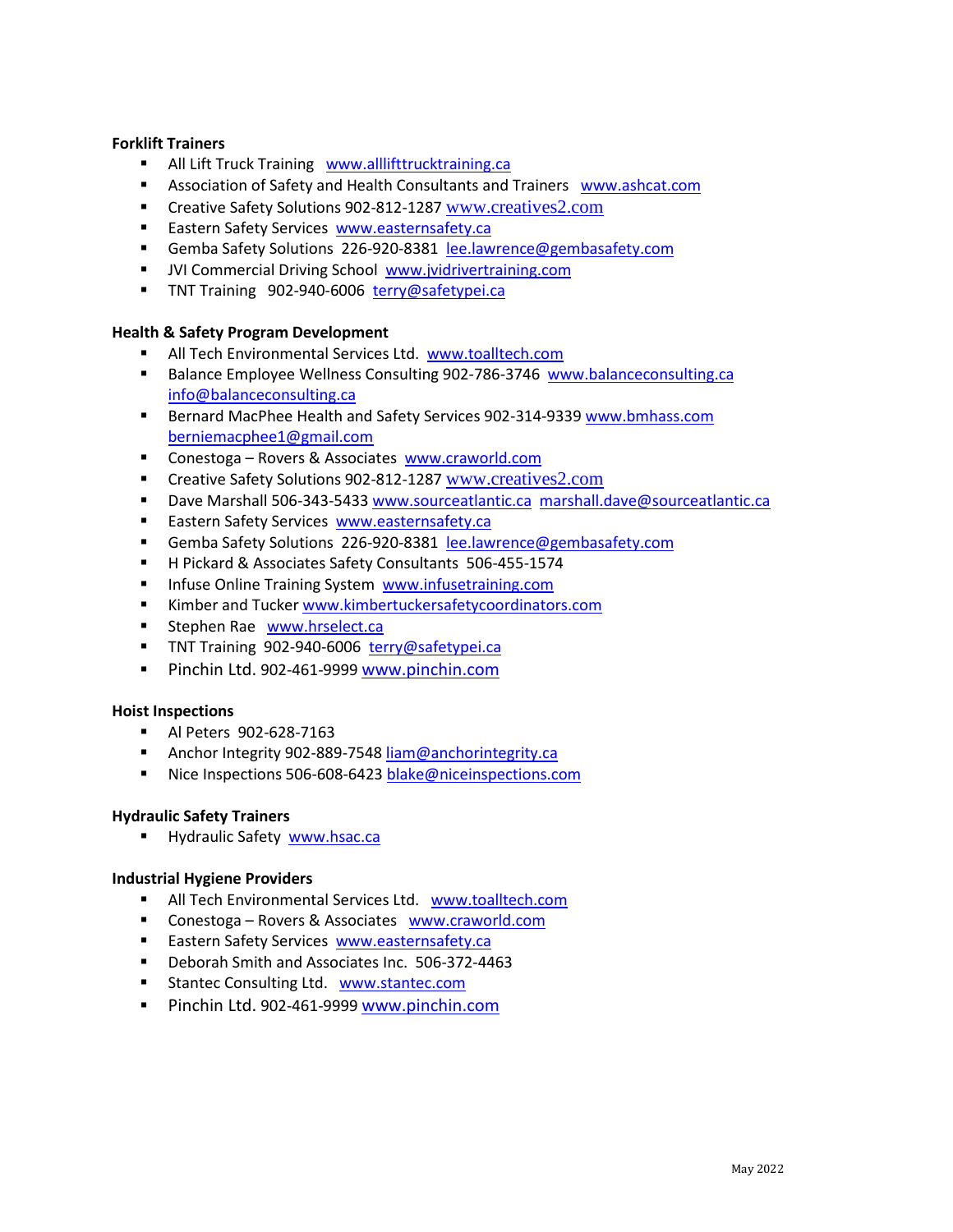## **Lift and Crane Inspection**

- Anchor Integrity 902-889-7548 [liam@anchorintegrity.ca](file://APPSRVR3/Shared_Data/OHS/Administration/liam@anchorintegrity.ca)
- Brunswick Crane Rentals Inc. 506-859-6199
- **EXECLIFEDE MACLESS IN ACCOMM** Cling and Inspection 902-213-1712 themacs@pei.sympatico.ca
- Nice Inspections 506-608-6423 [blake@niceinspections.com](mailto:blake@niceinspections.com)

# **Noise Measurement**

- All Tech Environmental Services Ltd. [www.toalltech.com](http://www.toalltech.com/)
- Conestoga Rovers & Associates [www.craworld.com](http://www.craworld.com/)
- **Eastern Safety Services [www.easternsafety.ca](http://www.easternsafety.ca/)**
- Pinchin Ltd. 902-461-9999 [www.pinchin.com](http://www.pinchin.com/)
- W.H.A.T. LIMITED (Workplace Hearing Assessments and Training Ltd.) [www.hearingconservation.ca](http://www.hearingconservation.ca/)

#### **Non-destructive Testing**

Anchor Integrity 902-889-7548 [liam@anchorintegrity.ca](file://APPSRVR3/Shared_Data/OHS/Administration/liam@anchorintegrity.ca)

#### **Respirator Program Services**

- All Tech Environmental Services Ltd. [www.toalltech.com](http://www.toalltech.com/)
- Creative Safety Solutions 902-812-1287 [www.creatives2.com](http://www.creatives2/)
- Pinchin Ltd. 902-461-9999 [www.pinchin.com](http://www.pinchin.com/)

#### **Safety Equipment**

Acklands Grainger 506-383-2818 [laplanten@agi.ca](mailto:%20laplanten@agi.ca)

#### **Traffic Control**

- Hanrahan's Safety Consulting 902-368-7576
- **Holland College [www.hollandcollege.com](http://www.hollandcollege.com/)**
- Safety First SFC Limite[d www.safetyfirst-sfc.com](http://www.safetyfirst-sfc.com/)
- TNT Training 902-940-6006 [terry@safetypei.ca](mailto:terry@safetypei.ca)

#### **Training and Safety Management Systems**

- **ASTA Safety Consulting and Training Alvin Smith 902-206-0122 alvin@astasafety.com**
- **Balance Employee Wellness Consulting [www.balanceconsulting.ca](http://www.balanceconsulting.ca/) info@balanceconsulting.ca** 902-786-3746
- Creative Safety Solutions 902-812-1287 [www.creatives2.com](http://www.creatives2/)
- Gemba Safety Solutions 226-920-8381 [lee.lawrence@gembasafety.com](mailto:lee.lawrence@gembasafety.com)
- **Infuse Online Training System [www.infusetraining.com](http://www.infusetraining.com/)**

#### **WHMIS**

- All Tech Environmental Services Ltd. [www.toalltech.com](http://www.toalltech.com/)
- **F** CPR First Aid & Safety Services [www.cprfass.com](http://www.cprfass.com/)
- **EXEC** Canadian Centre for Occupational Health and Safety [www.ccosh.ca](http://www.ccosh.ca/)
- Canadian Red Cross [www.redcross.ca](http://www.redcross.ca/)
- **EXECONSTRUCTION Association of PEI [www.capei.ca](http://www.capei.ca/)**
- Creative Safety Solutions 902-812-1287 [www.creatives2.com](http://www.creatives2/)
- **Eastern Safety Services [www.easternsafety.ca](http://www.easternsafety.ca/)**